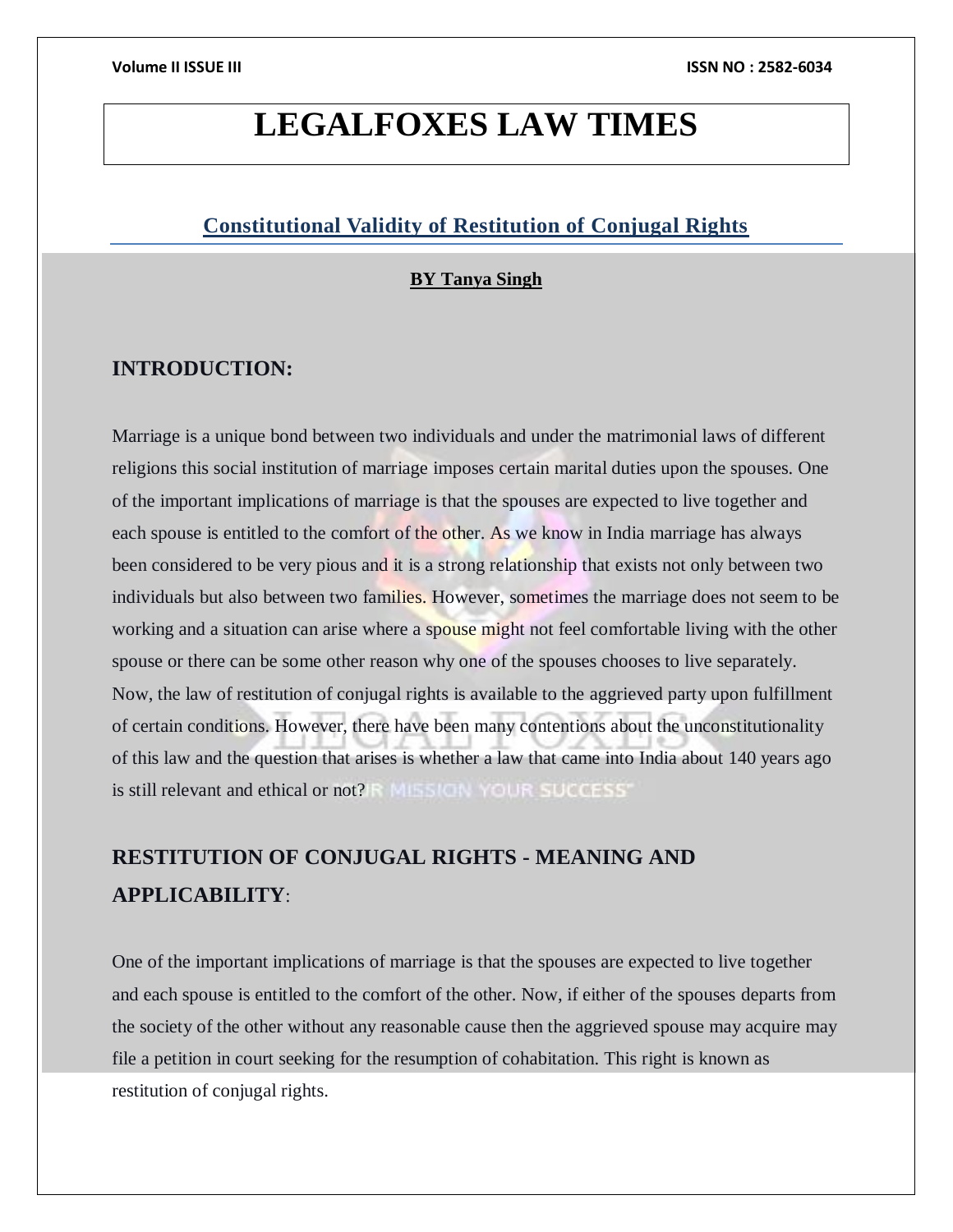Restitution of conjugal rights comprises of two major words, 'Restitution' and 'Conjugal Right'. The word 'RESTITUTION' means the restoration of something lost. On the other hand 'CONJUGAL RIGHT' means rights relating to marriage or the relationship between husband and wife.

The legal definition of restitution of conjugal rights is given under Section 9 of the Hindu marriage act, 1955. The idea of providing for restitution by a court decree is to preserve the marriage tie as far as possible, by enabling the court to intervene for the sole purpose of preservation of the marriage ties.

For seeking a decree for restitution of conjugal rights the following conditions needs to be met:

- 1. Firstly, the respondent must have withdrawn from the society of the petitioner.
- 2. The withdrawal was without any reasonable cause or excuse. However, if the respondent alleges any reasonable excuse then the burden of proof lies on him/her.
- 3. Thirdly, the court must be satisfied as to the truth of the statements made in the petition.
- 4. Lastly, no such legal ground that the relief should not be granted.

The expression withdrawal from society means cessation of cohabitation by a voluntary act of the respondent. Withdrawal from Society is measured as the withdrawal from the totality of the conjugal relationship, such as refusal to live together, not maintaining a regular and social relationship, and refusal to give company and comfort to each other. So after the solemnization of the marriage if either of the spouses without any reasonable excuse withdraws himself or herself from the society of the other then the aggrieved party has a legal right to file a petition for restitution of conjugal rights. However the right for restitution will be dismissed if the petition is not bonafide, that is, filed with good and sincere intention or is filed with some ulterior motive such as to take possession of wife's property.

In the case of Mirchumal V. Devi Bai<sup>1</sup>, the court held that if there is no refusal on the part of the wife to allow access to her husband and no reluctance on her part in going to her husband, then mere refusal on her part to resign her job is not a sufficient ground for the husband to seek relief for restitution of conjugal rights. Hence, the petition was dismissed.

**<sup>1</sup> AIR 1977 Raj 113**

 $\overline{a}$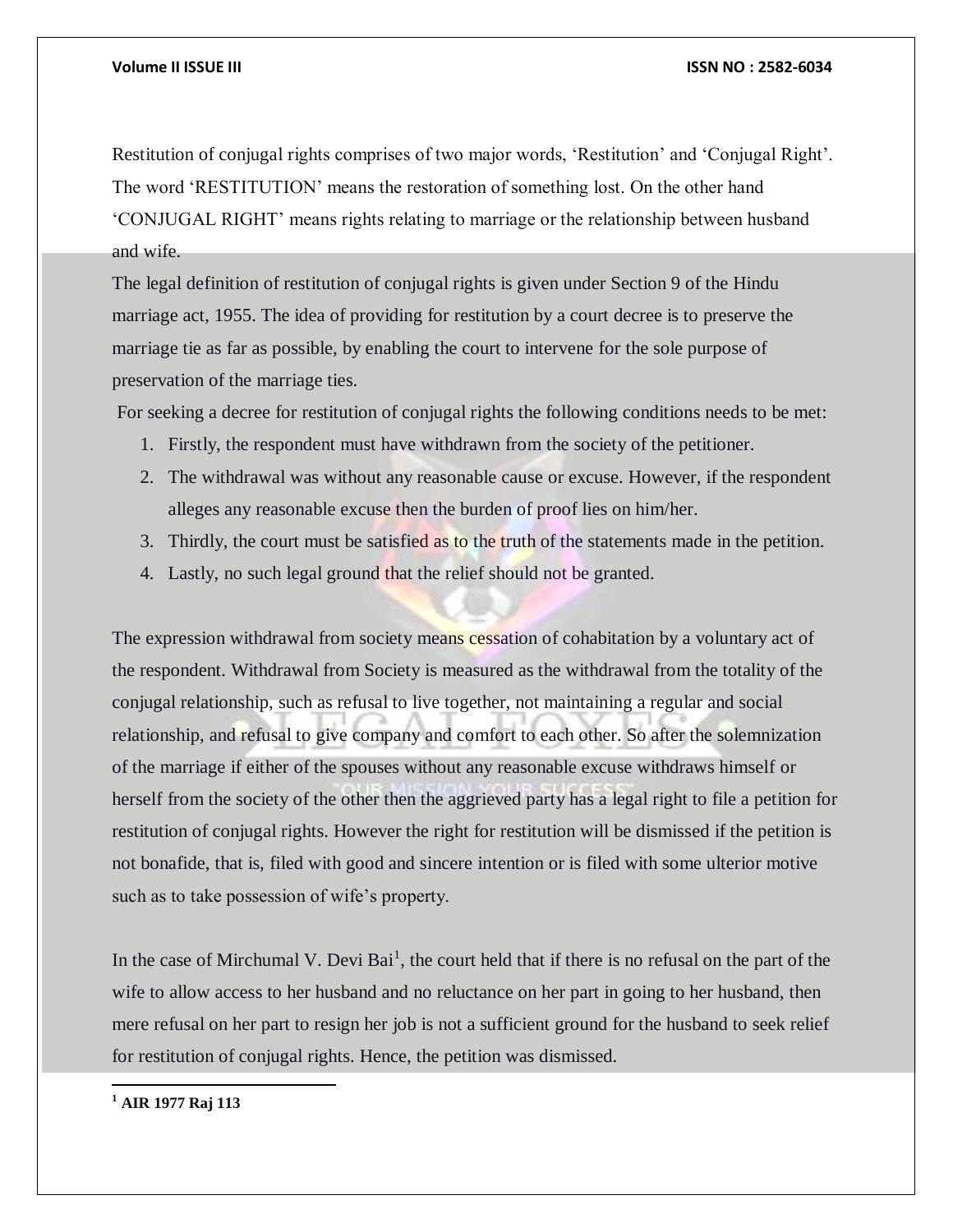In another case of **Ranjana Kejriwal v. Vinod Kumar Kejriwal<sup>2</sup>** , Petitioner Wife alleged that the husband was already married and had suppressed the fact from her. The Court held that the petition for restitution of conjugal rights is not maintainable since there is no legal marriage. So, to get the decree of restitution of conjugal rights, either party has to file for the decree under the above-mentioned provisions, and then it will not be obligatory on the parties to cohabit after such decree.

# **HISTORICAL BACKGROUND:**

Restitution of Conjugal Rights has its origin in Jewish law. This remedy was taken not from Dharmashastra or any other personal law existing in the Indian subcontinent but from the English common law. This law was introduced in India in the case of Moonshee Buzloor Ruheem V. Shumsoonissa Begum in 1867 and through legislative actions found its way into the Hindu Marriage Act, 1955, the Special Marriage Act, 1954, and other personal laws.

The restitution of conjugal rights dates back to Feudal England, where the marriage was considered a property deal and the wife was treated as a man's possession like other chattels. The wife was treated like a cow and, if it ran away from the master's shed could be roped back.<sup>3</sup> In modern India, this remedy is available to Hindus under Section 9 of the Hindu marriage act, 1955. Further, for Christians, this remedy is available under Section 32 or 33 of the Indian divorce act 1869, for Parsis under Section 36 of the Parsi marriage & divorce act 1969, to Muslims under the general law, and to persons marrying in the civil form under Section 22 of the Special Marriage Act, 1954 in case of inter-caste marriage.

<sup>2</sup>AIR 1997 Bom 300, 1998

 $\overline{a}$ 

<sup>3</sup> 'FAMILY LAW' by Dr. Paras Diwan, pg 122.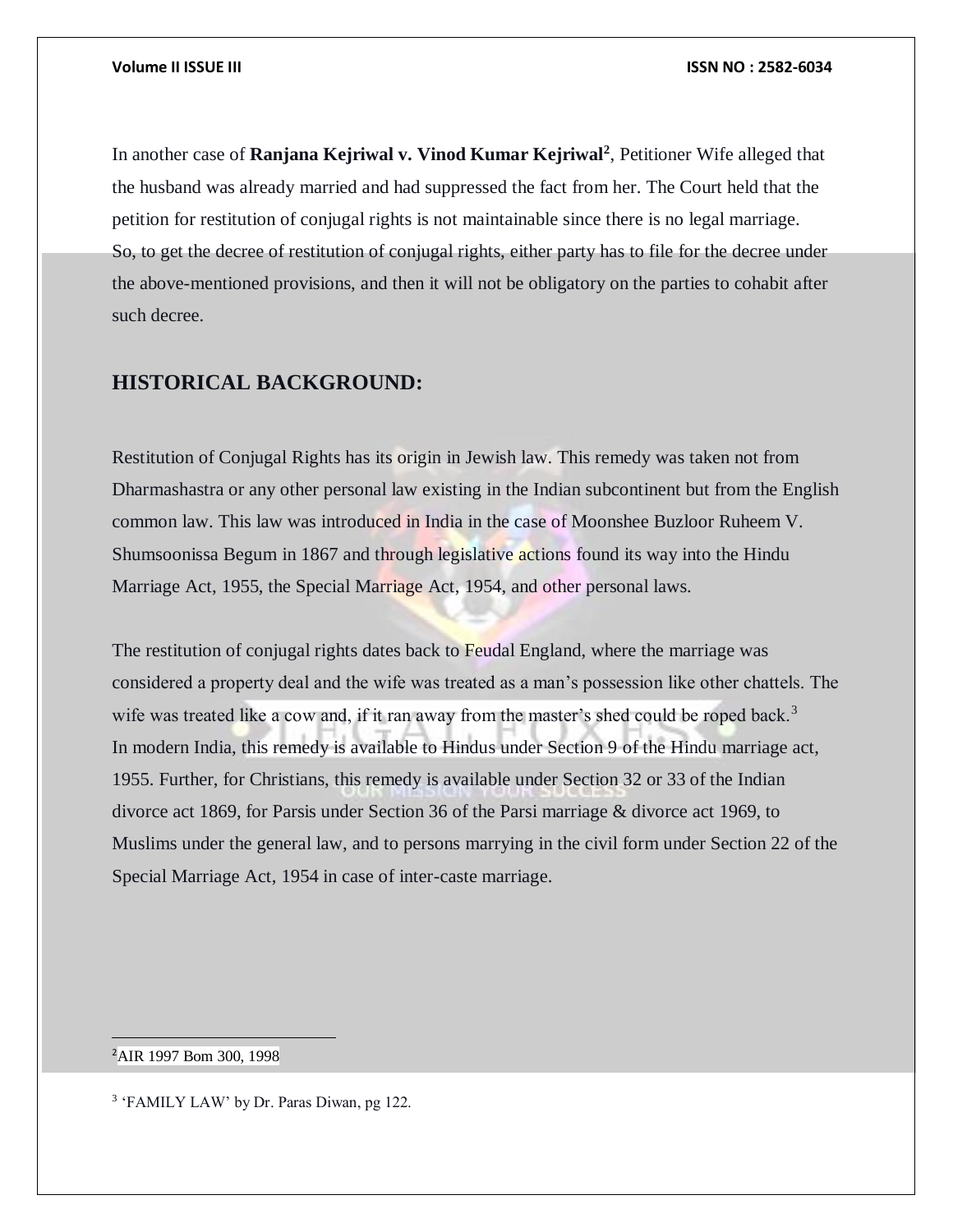# **CONSTITUTIONAL VALIDITY OF RESTITUTION OF CONJUGAL RIGHTS:**

Coming to the test for constitutional validity It is to be mentioned that even for a personal law to be valid it must not be in violation of the fundamental rights given in part 3 of our constitution<sup>4</sup>. The issue of the constitutional validity of this Section 9 of the Hindu marriage act, 1955 was first raised in *T Sareeta v Venkatasubbiah*<sup>5</sup>, in this case, the Andhra Pradesh High Court had held that Section 9 of the Hindu Marriage Act violates the right to privacy and human dignity guaranteed by article 21 of the Constitution and it thus held the section as unconstitutional. In this case, Justice Choudary believed that this law denies the women of her free choice in the matters of procreation and thus she loses her control over the most intimate decisions in life. However, in the case of *Harvinder Kaur v Harminder Singh<sup>6</sup> , Justice Rohtagi showed a difference of opinion and according to him, Justice Chaudhary in the case of T. Sareetha V Venkatasubbiah seemed to have an opinion that restitution of conjugal rights only has a maiden purpose that is, to force the women into sexual intercourse and for her bear children even if she doesn't want to. So, here it was seen that restitution of conjugal rights is more about than just restitution of sexual relations in the marriage.*

*Finally, the Supreme Court in the case of Saroj Rani V. Sudharshan Kumar<sup>7</sup> upheld the constitutional validity of Section 9 of the Hindu Marriage act and overruled the decision given in the T.Sareetha case.* "OUR MISSION YOUR SUCCESS"

*The researcher would be discussing the constitutionality of this law concerning certain fundamental rights that it seems to violate.*

 $\overline{a}$ 

<sup>&</sup>lt;sup>4</sup> A three-judge Supreme Court bench in the Mudaliar case of 1996 held that personal laws are void to the extent that they violate the fundamental rights.

<sup>5</sup> A.I.R 1963 AP 356.

<sup>6</sup> A.I.R 1984 Del 66.

 $^7$  A.I.R 1984 Del 66.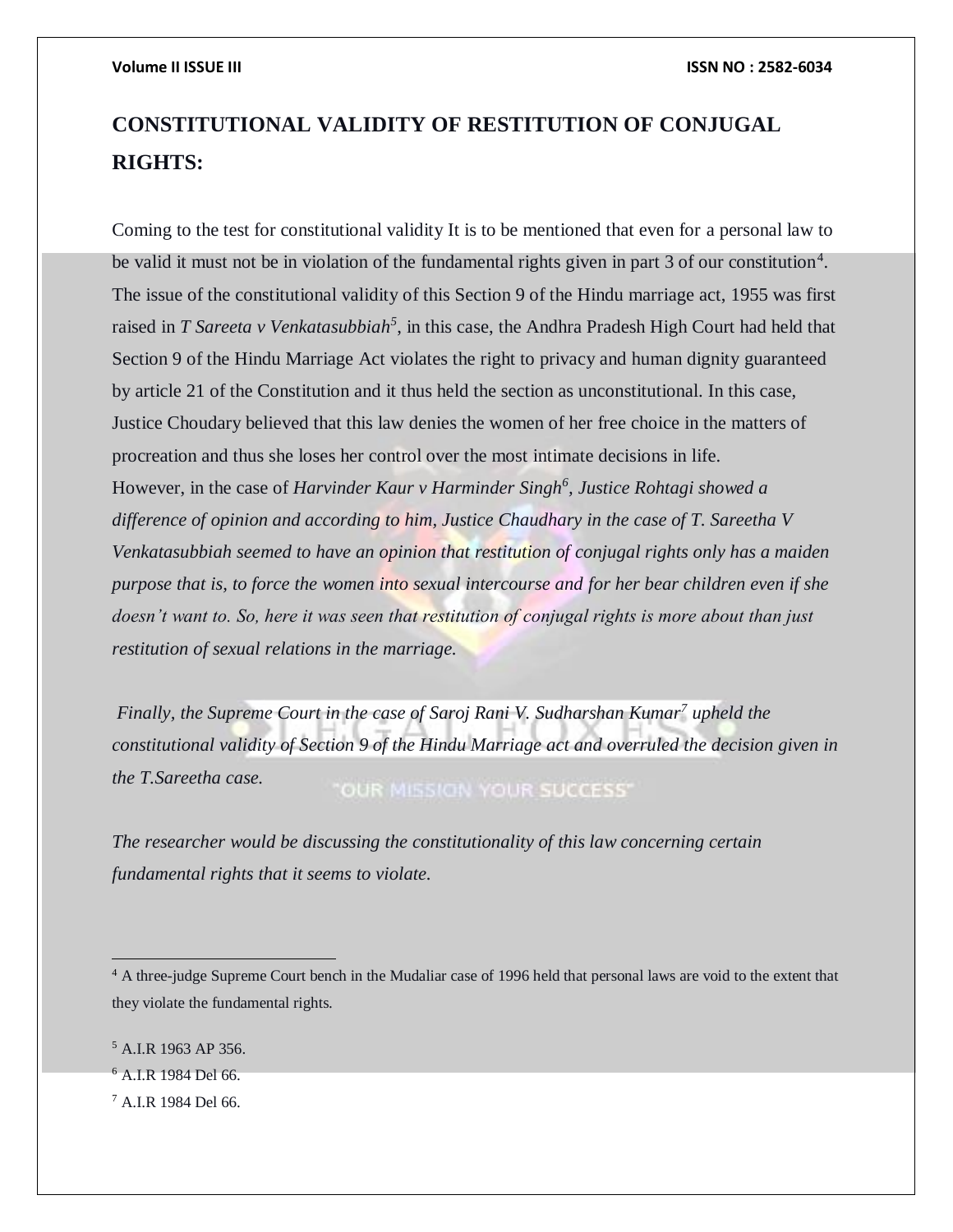### **Volume II ISSUE III ISSN NO : 2582-6034**

## - ARTICLE 14 AND RESTITUTION OF CONJUGAL RIGHTS:

It is well known that there is widespread discrimination based on gender in Indian society. However, article 14 of the constitution states that "The state shall not deny to any person equality before the law or the equal protection of laws within the territory of India".<sup>8</sup> Now, there are many contentions concerning the fact that Section 9 of the Hindu marriage act is biased towards females and it renders them unequal in the eyes of law however, the Hindu Marriage amending act 44 of 1964, states that "either party to a marriage" is allowed to present a petition on the grounds given in Section 9 and Section 13(a). Thus, the concept of gender discrimination has not been incorporated in the Hindu Marriage Act and all are treated as equals under this section.<sup>9</sup> Hence, it can be said that there is no classification of sexes in Section 9 and all equals have been treated equally in this area and there is complete equality before the law under Section 9 and it cannot be struck down as violating Article 14 of the Constitution.

# - ARTICLE 19 AND RESTITUTION FO CONJUGAL RIGHTS:

It is contended that the restitution of Conjugal rights violates the freedom of expression, association, and other freedoms guaranteed under Article 19 of the Constitution. Article 19 (1) of the Indian Constitution prescribes the freedom to form associations and to reside in any area in India<sup>10</sup>, the freedom to practice any profession<sup>11</sup>, and the freedom of free speech and expression.<sup>12</sup> Grant of a decree of restitution of conjugal rights compels a spouse to live with his/her spouse against his/her will. This violates the freedom of association guaranteed under Article 19 of the Constitution of India. Since we can also see that in a country like India where the majority of the marriages are arranged and mostly when marriages take place in rural areas the female is not even aware of whom she is marrying and hence forced to reside with her husband. A forced marriage is a violation of human rights and is also gender violence. Article 16

<sup>9</sup> Restitution of conjugal rights: a comparative study among Indian personal laws by Paluck Sharma, available at: [https://www.indianbarassociation.org/restitution-of-conjugal-right-a-comparative-study-among-indian-personal-](https://www.indianbarassociation.org/restitution-of-conjugal-right-a-comparative-study-among-indian-personal-laws/)

<sup>8</sup> The Constitution of India, 1949.

[laws/](https://www.indianbarassociation.org/restitution-of-conjugal-right-a-comparative-study-among-indian-personal-laws/) (last visited on 7th January 2021)

<sup>&</sup>lt;sup>10</sup> Article 19(1) (g) The Constitution of India

<sup>&</sup>lt;sup>11</sup> Article 19(1) (c), The Constitution of India

 $12$  Article 19(1) (a), The Constitution of India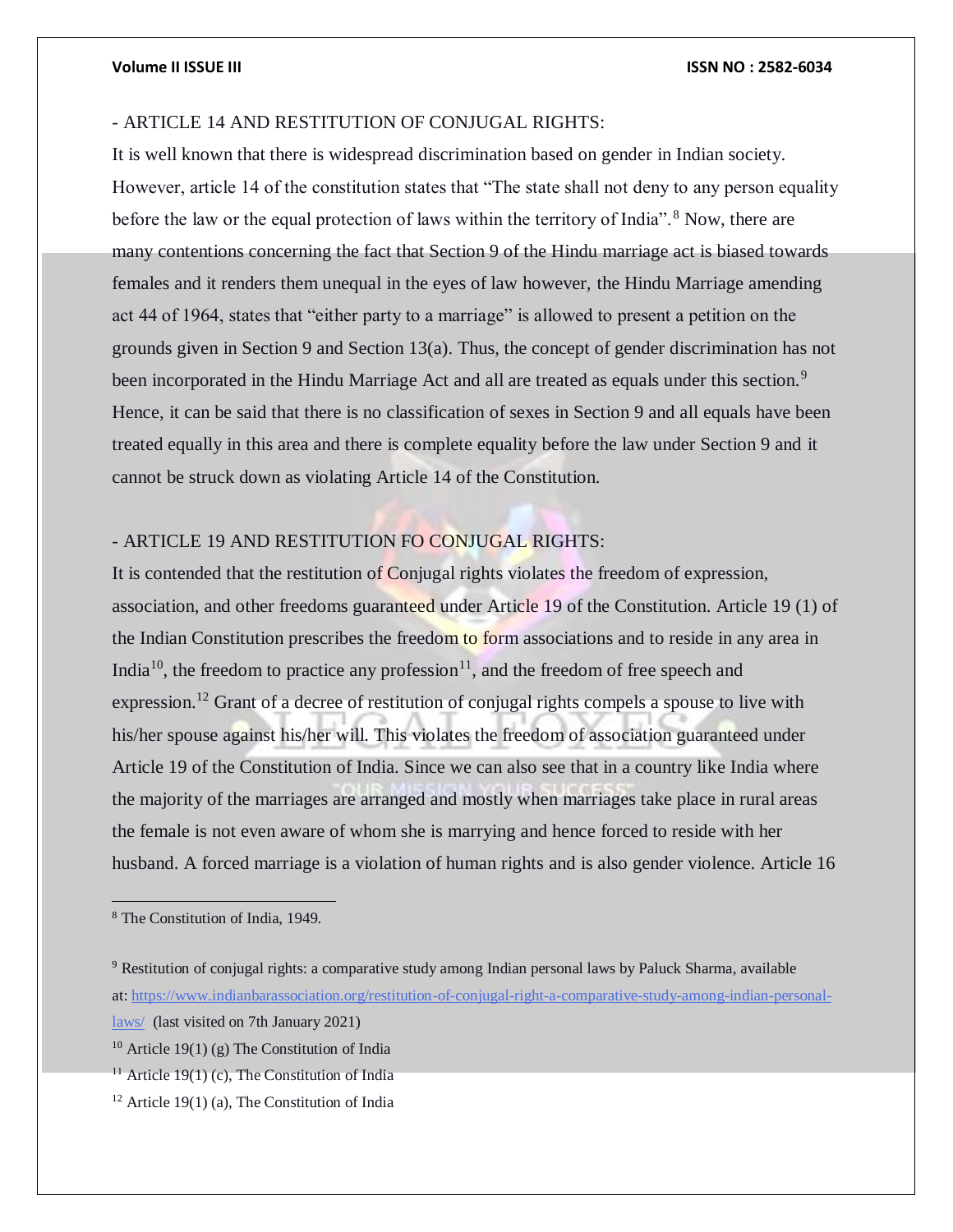of UDHR also states that marriage shall be entered into only with the free and full consent of the intending spouses. <sup>13</sup>

### - ARTICLE 21 AND RESTITUTION OF CONJUGAL RIGHTS:

The Right to Life of a person is regarded as the most important aspect of a person's fundamental rights. It is stated in the Constitution that "No person shall be deprived of his life or personal liberty except according to the procedure established by law".<sup>14</sup>The first case of the right to privacy in the Supreme Court was the case of *Kharak Singh v State of UP,* A.I.R. 1963 SC 1295. Justice Subba Rao said: *"any definition of the right to privacy must encompass and protect the personal intimacies of the home, family, marriage, motherhood, procreation, and childrearing."*<sup>15</sup>

Thus, even where section 9 of the Hindu marriage law does not render sexual relations obligatory, forcing a woman to remain in her marital home involves putting her in danger of marital rape. Forceful cohabitation of two spouses unwilling to reside with each other would further lead to forced sexual intercourse against a spouse. Khardekar had opposed the remedy, saying, "to say the least this particular cause is uncouth, barbarous, and vulgar. That the government should be abettors in a form of legalized rape is something very shocking"<sup>16</sup>

The Supreme Court in the case of Govind V. State of Madhya Pradesh<sup>17</sup> held that that individual privacy and dignity were protected by Article 21, with the rider that 'privacy-dignity claims deserve to be examined with care and to be denied only when an important countervailing interest is shown to be superior'.

 $\overline{a}$ 

<sup>&</sup>lt;sup>13</sup> Article 16, Universal Declaration of Human Rights, available at:  $\frac{h_{\text{t}}}{h_{\text{t}}(x)}$  [https://www.un.org/en/universal-declaration](https://www.un.org/en/universal-declaration-human-rights/)[human-rights/](https://www.un.org/en/universal-declaration-human-rights/)

<sup>&</sup>lt;sup>14</sup> Article 21, The Constitution of India

<sup>15</sup> *Kharak Singh v State of UP,* A.I.R. 1963 SC 1295

<sup>16</sup> Agarwala, Raj Kumari. '*RESTITUTION OF CONJUGAL RIGHTS UNDER HINDU LAW: A PLEA FOR THE ABOLITION OF THE REMEDY'*. Journal of the Indian Law Institute 12, no. 2 (1970): 257-68.

<sup>17</sup> **975 AIR 1378, 1975 SCR (3) 946**